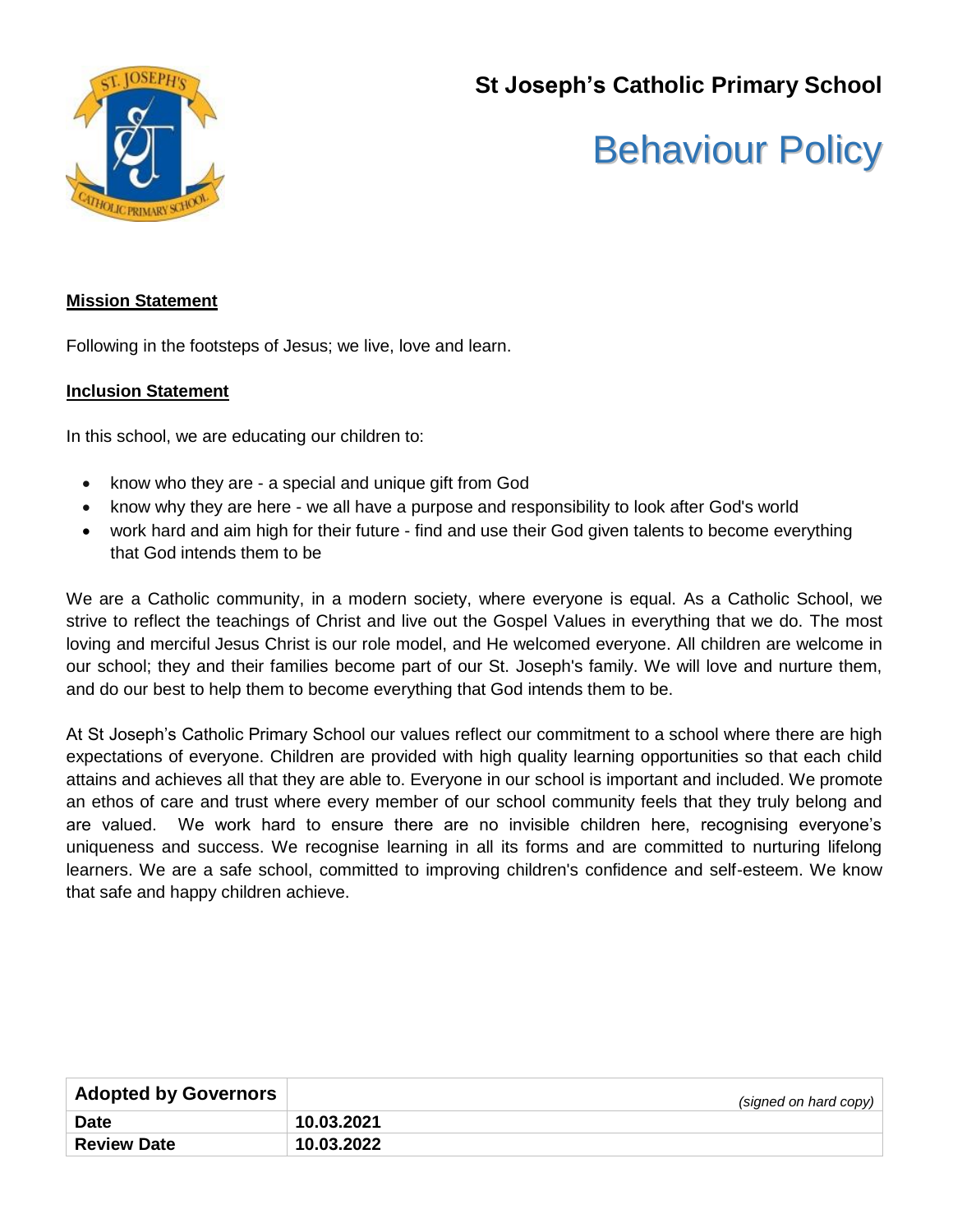Our children are taught to; forgive, be tolerant of others, be truthful, live peaceful lives and to love one another. We do, therefore, promote a positive approach to behaviour management and encourage everyone to make the right choices for themselves. We encourage our children to live the Gospel values through our 'Prayers for Life' and our Catholic ethos permeates everything we do. We aim to provide an environment in which all children can grow in the love of God, feel safe, be happy and reach their full potential.

We celebrate the uniqueness of our children and understand that there is always a reason that a child makes poor choices. We place great emphasis on identifying the reasons and helping children to get back on the right path in an environment of praise and encouragement. Teachers are trained to recognise anxiety, fear and trauma through our Christ-centred approach, which incorporates nurture, emotionalliteracy, support and mindfulness sessions in our personalised approach to behaviour for learning.

# **Context**

This policy should be read in conjunction with those policies listed below:

- Health and Safety Policy
- Safeguarding Policy
- Attendance Policy
- Single Equalities Policy
- Teaching and Learning Policy
- Anti-Bullying Policy
- Home-School Agreement
- Special Educational Needs Policy

# **Expectations**

Our behaviour policy is a means of promoting good relationships, with the common purpose of allowing everyone to work and learn together in an effective and considerate way. Above all, we want all our children and staff to be safe and healthy in mind and body. We take inspiration from Christ, the greatest teacher. We model positive relationships in school. We believe that Gospel values and British values go hand-in-hand and instil these in our children so that they recognise themselves as faithful, kind and hardworking individuals, who can have a positive impact in society.

# **Prayers for life**

Our 'Prayers for Life' underpin our high expectations of behaviour and conduct in school. These are displayed in school and referred to daily. Our expectations are discussed and agreed upon with the whole school including pupils via our pupil council and pupil charter, staff and governors through policy and practice as well as parents through our home-school agreement.

Dear Jesus, help me to forgive

Dear Jesus, help me to be generous

Dear Jesus, help me never to give up

Dear Jesus, help me to car for others

Dear Jesus, help me to always say thank you

Dear Jesus, help me to share what I have

# **Classroom Management**

Each class teacher develops a set of positive expectations, linked to our Prayers for Life, at the start of each new school year and refers to them when needed. All adults in school are consistent and kind in their conduct and our behaviour expectations are built on strong personalised relationships, which recognise the needs of each individual.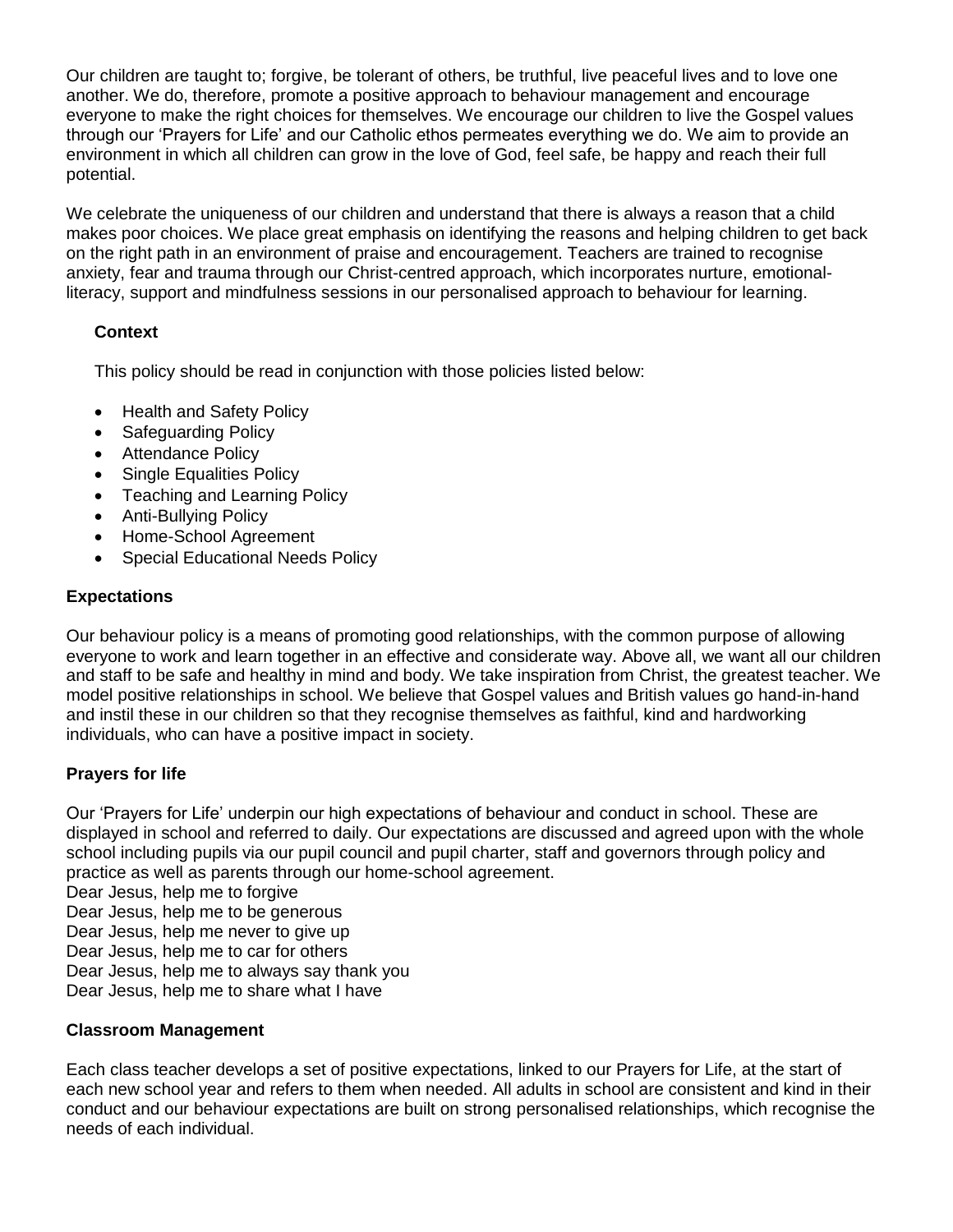The importance of an aspiring curriculum is crucial and we place great emphasis on this. We differentiate according to the needs of each child, realising the frustration that can be caused when work is too hard or too easy. We are firmly committed to our rich and engaging curriculum; which strive to make learning fun, makes things real for the children so they understand the purpose and joy that can be gained from learning, all of their lives.

# **Class Dojo**

We use Class Dojo in all classes to create a strong partnership between school and home. This enables staff to message parents/carers to share positive achievements as well as concerns. Parents can view photographs of their children, shared by staff, which means praise is immediate from both home and school. Children can earn DOJO points for their work, behaviour or displaying British/Gospel Values and these can be used to customise their avatar and work towards incentives.

# **Good to be Green**

Our Good to be Green system is used consistently across the school, including lunchtimes and Little Rascals. All children begin the day on 'green' and every lesson is a new start (i.e. after playtime, lunchtime etc.) If children make poor choices that do not fit with our Prayers for Life (as decided by our Pupil Council) and our behaviour flow chart, a yellow 'warning' card may be given. Children can turn this back to green within a very short time frame. If poor choices continue, a red card may then be given meaning a consequence is put in place. This may be time spent in another class or reflection time spent with a member of the SLT. For 'red' behaviours such as aggression or use of foul language, a straight red card will be given. This could result in an internal exclusion in another class or with a member of SLT. If, over a halfterm, children gain a number of yellow and/or red cards then they will not be invited on the Good to be Green day.

# **Celebrating Success**

Good Manners, behaviour and conduct around school should be expected and always given verbal thanks and praise. Children may be given specific praise for making good choices. We also celebrate the success of all our pupils in a variety of ways as this is vital in encouraging the positive ethos and culture in our school.

These can include:

- Stickers
- Written/verbal praise
- Sharing/celebrating success in class
- Certificates
- Messages home
- Rewards/special treats

We believe it is important that children develop intrinsic motivation in making good choices and trying their best; noticing that their achievement can be the reward in itself.

# **Weekly Gold Book Assembly**

Gold Book celebrates the achievements of the children throughout the week. Each class teacher nominates a pupil; parents are informed and invited to take part in the celebration. Pupils are given special certificates and stickers to celebrate their success.

#### **Reconciliation and Reflection**

St Joseph's is a Catholic School and reconciliation forms a part of our school's distinctive nature to follow the teachings of Christ. Children can choose or may be asked to spend time in reflection over lunchtime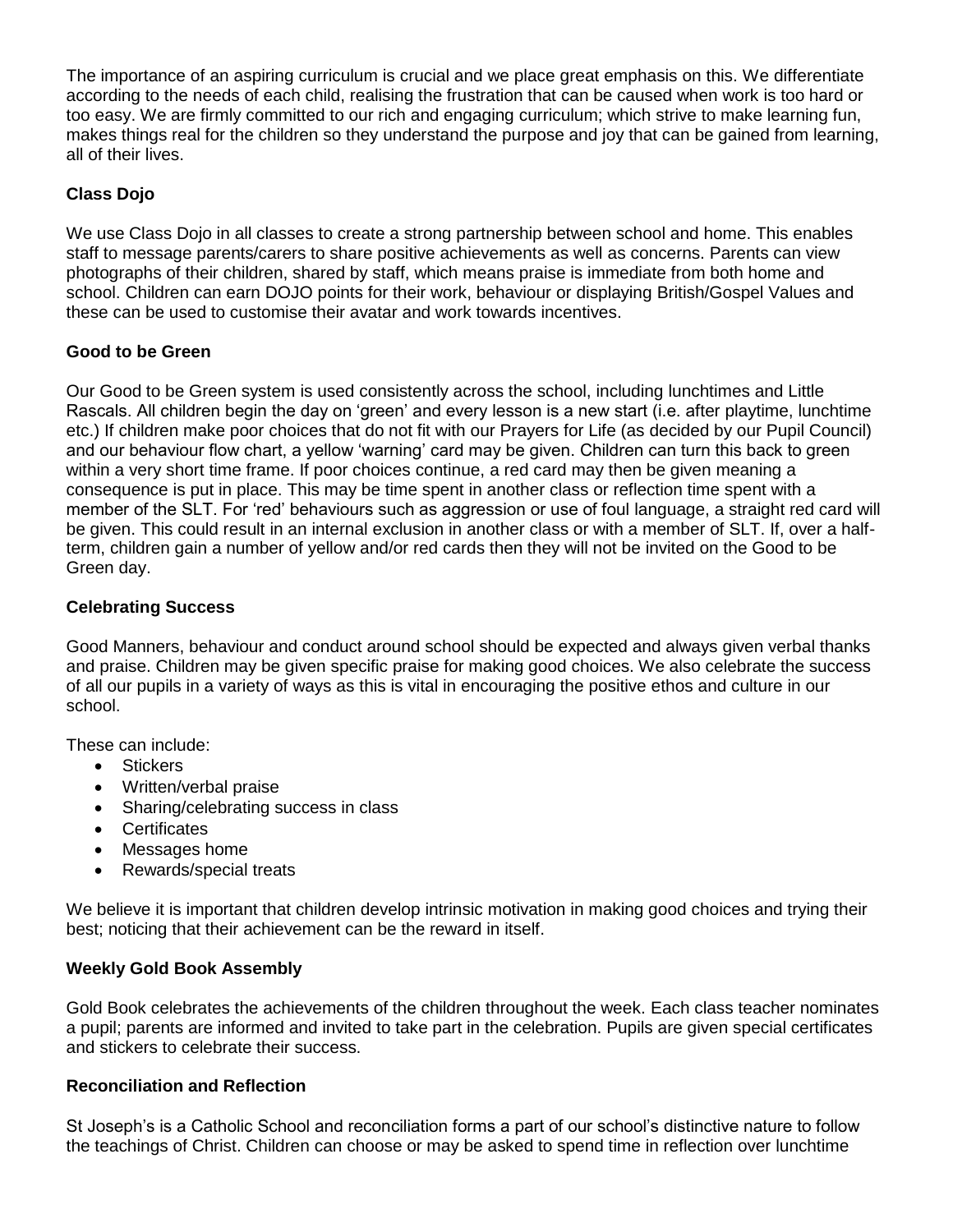with the HT or DHT to consider the choices they have made and reconcile themselves with what they have done and how they can make it right. Children complete a Reconciliation and Reflection sheet during this time.

#### **Serious Misconduct**

There may be outside agency involvement. Repeated poor behaviour will result in children not being able to represent the school take part in school outings.

If the happiness and safety of other children in school is severely compromised, a child may be excluded from school at the discretion of the Head teacher. Alternative provision may be sought.

#### **Bullying**

We have a zero tolerance approach to any form of bullying, whether it be in school or online. Teachers listen to pupils and educate them on what bullying is and what to do if they feel they are being targeted. Please see our policy on **Peer on Peer Abuse**

#### **Behaviour Contracts**

In extreme circumstances, where a pupil has exhibited extremely challenging behaviour and is at risk of permanent exclusion, a behaviour contract will be drawn up under the direction of the Head teacher, Governors and with the agreement from the relevant professionals along with the pupil and parents. Behaviour contracts will override all other expectations and sanctions in this policy.

#### **Monitoring and Review**

The Head teacher will monitor the effectiveness of this policy with the support of staff, school council and governors. This policy will be reviewed every two years.

**This Policy was reviewed by Staff, children and governors in February 2020. Adopted by Governors at the 2020 Spring Term Full Governing Body Meeting**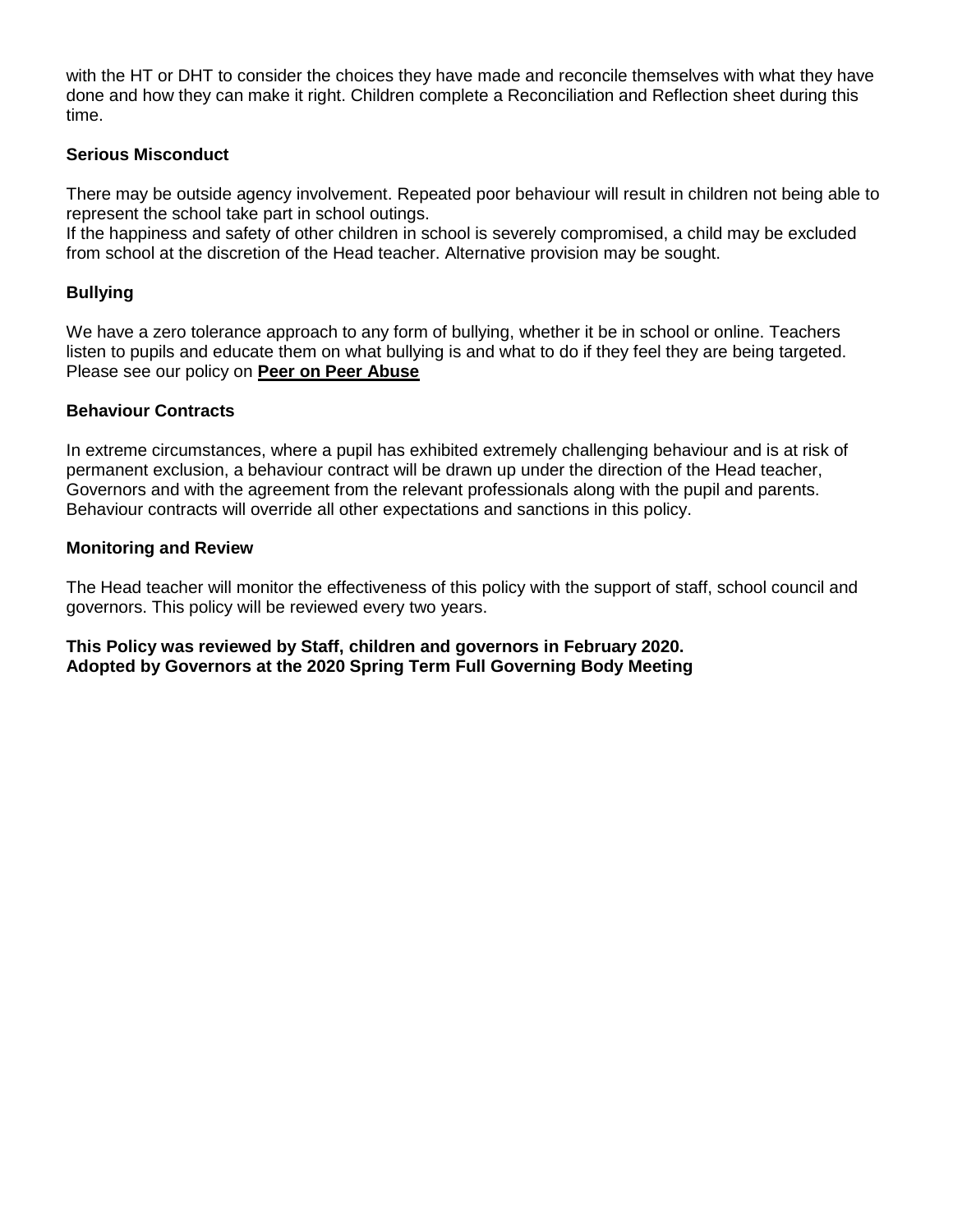# **Amber Cards**

If a child is showing **low level behaviour** the child will receive their first verbal warning. Staff should use the phrase; **'that's a verbal warning.'**

This gives the child a chance to reflect upon and improve their behaviour in class. This will allow children greater opportunity to remain on green.

Should the child's behaviour not improve or be resolved by the verbal warning, then staff should use the phrase;

'**you have had a verbal warning, but you are continuing to…. You are now receiving a yellow card.'**

# **Red Cards**

To get to red, the child will have had a verbal warning and have moved to amber. Staff should say **'you are continuing to …. You are going to receive a red card.'**

# **OR**

A child has shown an incident of **Medium Level Behaviour**

The child will receive a red card and as a consequence will lose the privilege of a morning play or some play time in the form of a lunchtime 'Reconciliation and Reflection' meeting.

# **Log behaviour on the school computerised system as an R&R meeting.**

Children either stay in their classroom with a member of staff or go to the computer suite at lunchtime for 'Reconciliation and reflection meetings. There, the children reflect on what they have done and how they can resolve the issue by seeking forgiveness from those that they have wronged. Children complete a think sheet and a sorry prayer. **Under no circumstances should children be left in the classroom unsupervised.**

If the child continues with medium level behaviour, follow the process: Remove to another classroom for 20 minutes with work. Additional information to be added to behavioural log online Parents will be informed

The children will receive a red card immediately for **High Level Behaviours** These are very serious and the following process carried out: A member of the SLT need to be informed about high level behaviours. Internal inclusion to another class/group room for half a day or a full day. Complete behaviour log online Letter sent home to parents to be singed and returned Child to complete 'Think Sheet' If a staff member feels behaviour of child is requiring specific support: Decision to be made whether behaviour is severe enough to refer to Head teacher. Parents to be called into school for a meeting High level behaviours lead to a Behaviour Report Card Lunchtime and external exclusions to be made on Head teacher's direction and Governors will be informed.

# **Playtimes and lunchtimes**

The following system will be adopted for any incidents of unacceptable behaviour. Verbal warning, the welfare staff should use the phrase, **'this is your verbal warning.'** If behaviour is repeated, a time out on the wall for 5 minutes will take place. Welfare staff should use the phrase;